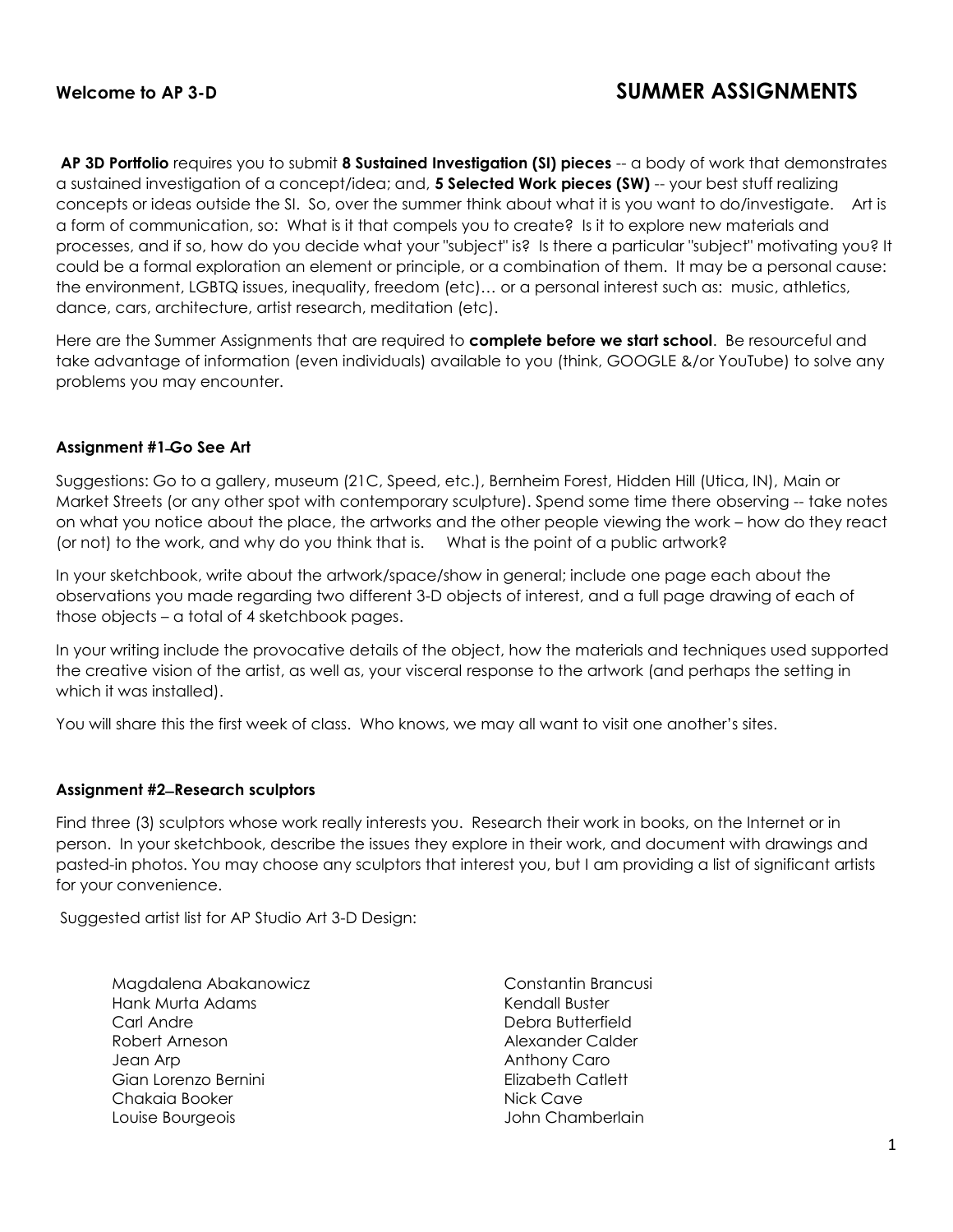Dale Chihuly Eduardo Chillida Christo & Jeanne-Claude Willie Cole Joseph Cornell Tony Cragg Stephen De Staebler Mark di Suvero Tara Donovan Patrick Dougherty Marcel Duchamp Lucio Fontana Viola Frey Frank Gehry Andy Goldsworthy Nancy Graves Red Grooms Ann Hamilton Ed Hamilton\* David Hammons Joseph Havel Barbara Hepworth Eva Hesse Alan Houser Rebecca Horn Luis Jimenez Donald Judd Jan Kaneko Edward Kienholz Lene Kilda Jeff Koons Henri Laurens Marilyn Levine Maya Lin Richard Long Rafael Lorenzo-Hemmer Marisol Ana Mendieta Lazlo Maholy-Nagy Henry Moore

Juan Munoz Isami Noguchi Bruce Nauman Louise Nevelson Claes Oldenberg & Coosje van Bruggen Joyce Ogden\* Meret Oppenheim Judy Pffaf Adrian Piper Gio' Pomodoro Martin Puryear Robert Rauschenberg George Rickey Ursula Von Rydingavard Alison Saar Betye Saar Kurt Schwitters George Segal Richard Serra Joel Shapiro Sandy Skoglund David Smith Kiki Smith Robert Smithson Renee Stout James Surls Lenore Tawney Robert Terrell Anne Truitt James Turrell Peter Voulkos Minako Watanabe Patti Warashina Matt Weir\* Ai Weiwei Rachel Whitehead Fred Wilson Jackie Windsor Frank Lloyd Wright \* Local artists

## **Assignment #3 ̶Create a Digital Presentation of Your Work**

You may already have a digital portfolio -- If you have had me before, you should have a folder of images of your work in your Google Drive. Edit the images so that you have a variety of interesting views that are nicely cropped & in focus. These MUST BE FANTASTIC PHOTOS. To create a presentation of your own artwork: 1. Create a Google Slide PP titled "**your name, AP 3d**"

2. Choose 5 different 3D pieces you have done and select 2/3 cropped excellent images for each (of varying viewpoints) for a total of 10 (minimum) images.

3. Create a slide for each artwork and insert the images of the artwork's 2 views on each slide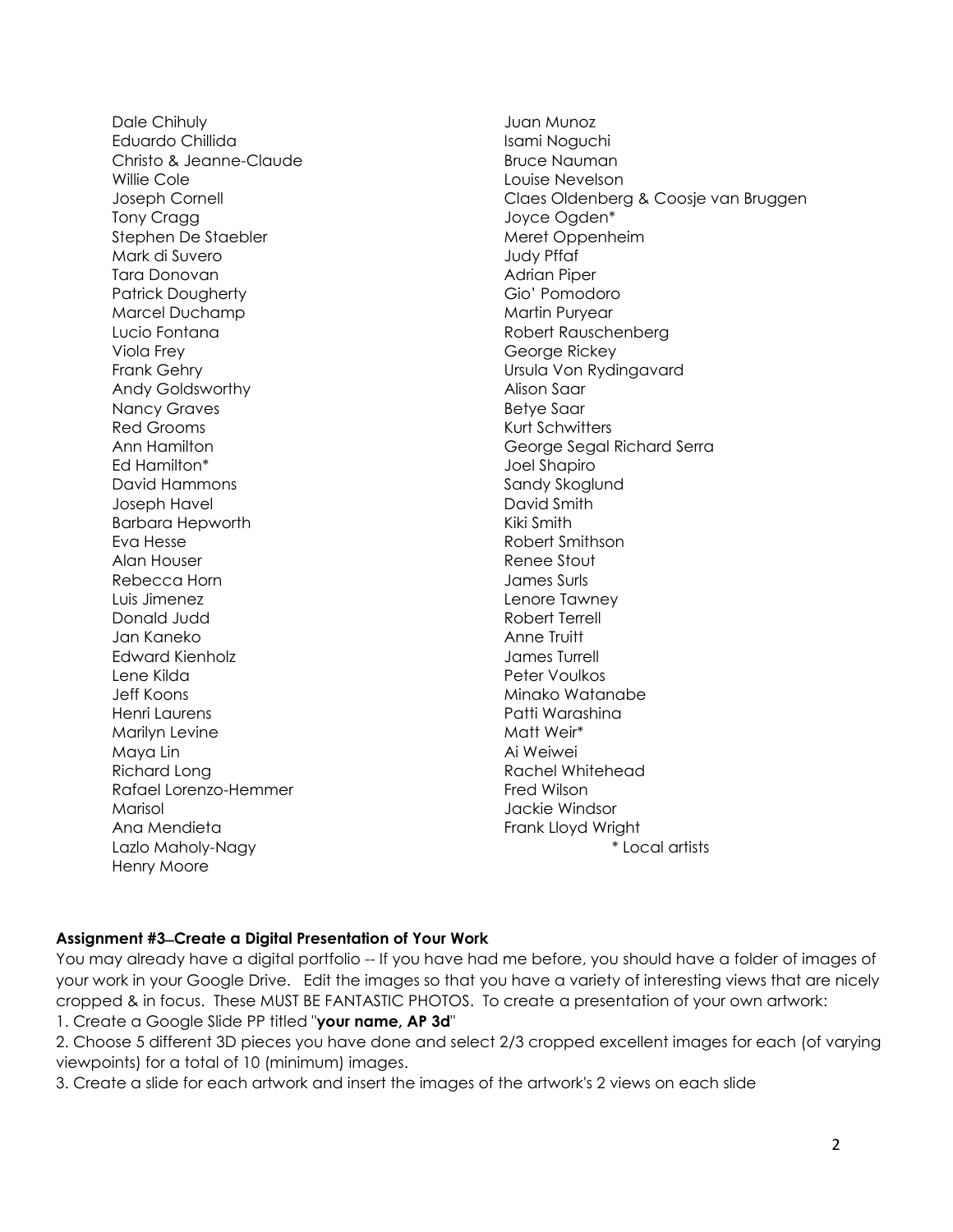4. Include the size (3D = h x w x d), materials, process, and a paragraph explaining the idea behind creating the work. The artwork you present can be in any 3D format -- It can be from other art classes, or sculptures you have created outside of school.

In summary  $\rightarrow$  Use Google Slide to make a PowerPoint presentation that shows 10 different images (that is 2 views of each) of 5 different art works that you have made.

# *Now for the real fun!*

## **Assignment #4 ‒ Make Art**

Complete ANY 3 of the following over the summer to critique during the first week of school. Think about what interests you or motivates your choices in this creative exploration.

A. Using either skewers, wooden matches, toothpicks, dowel rods, mat board, cardboard, or any combination of the above, create an futuristic architectural model (ie, a city skyscraper, museum of modern art or a home) to be built in the year 2075. Look at the work of Frank Gehry, Robert Venturi, Frank Lloyd Wright, Philip Johnson or another architect of your choosing. Be sure to identify the architect you choose along with your work.

B. From a block of wood or plaster (at least 7 inches square), fashion a handheld organic sculpture that is inviting to the touch. Tools necessary to manipulate these materials include a rasp (a very rough file), a sureform (used also in auto bodywork), possibly a dremel for the wood, a variety of sandpaper grits, and fine steel wool to finish it off. You may choose to oil the wood sculpture as a protective finishing coat. Look at the work of Henry Moore, Barbara Hepworth, Constantin Brancusi or Isamu Noguchi, to name just a few.

C. Using any debris from your life (clothes, papers, food containers, cosmetics, reading material, etc.), assemble the materials into a life-size self-portrait, actual or metaphorical, in relief or in the round. Attach using any means available (tape, glue, string, staples, screws, etc). Look at artist Lene Kilda for inspiration.

D. Using only natural materials (twigs, grasses, pods, stones, leaves, etc) and twine or string, create a container for an object that has special meaning for you. The container must be at least 10' in one of its dimensions. (Andy Goldsworthy, Patrick Dougherty)

E. Make a temporary environmental installation addressing any of the following: time, viewpoint, pathways, celestial events, or social issues. (Christo and Jean-Claude, Ai Weiwei, Judy Chicago, Kara Walker for example) Document in photographs and drawings.

F. Evolving form – create three objects whose forms are related yet different from each other. Each object must be at least 8" high. They can be vessels, figures or abstract forms. Use clay and preserve for firing in August.

G. Your choice. That's right – anything you want.

**The following page has a list to inspire your decision regarding your creative pursuit in establishing a body of work (aka, THE Sustained Investigation).**